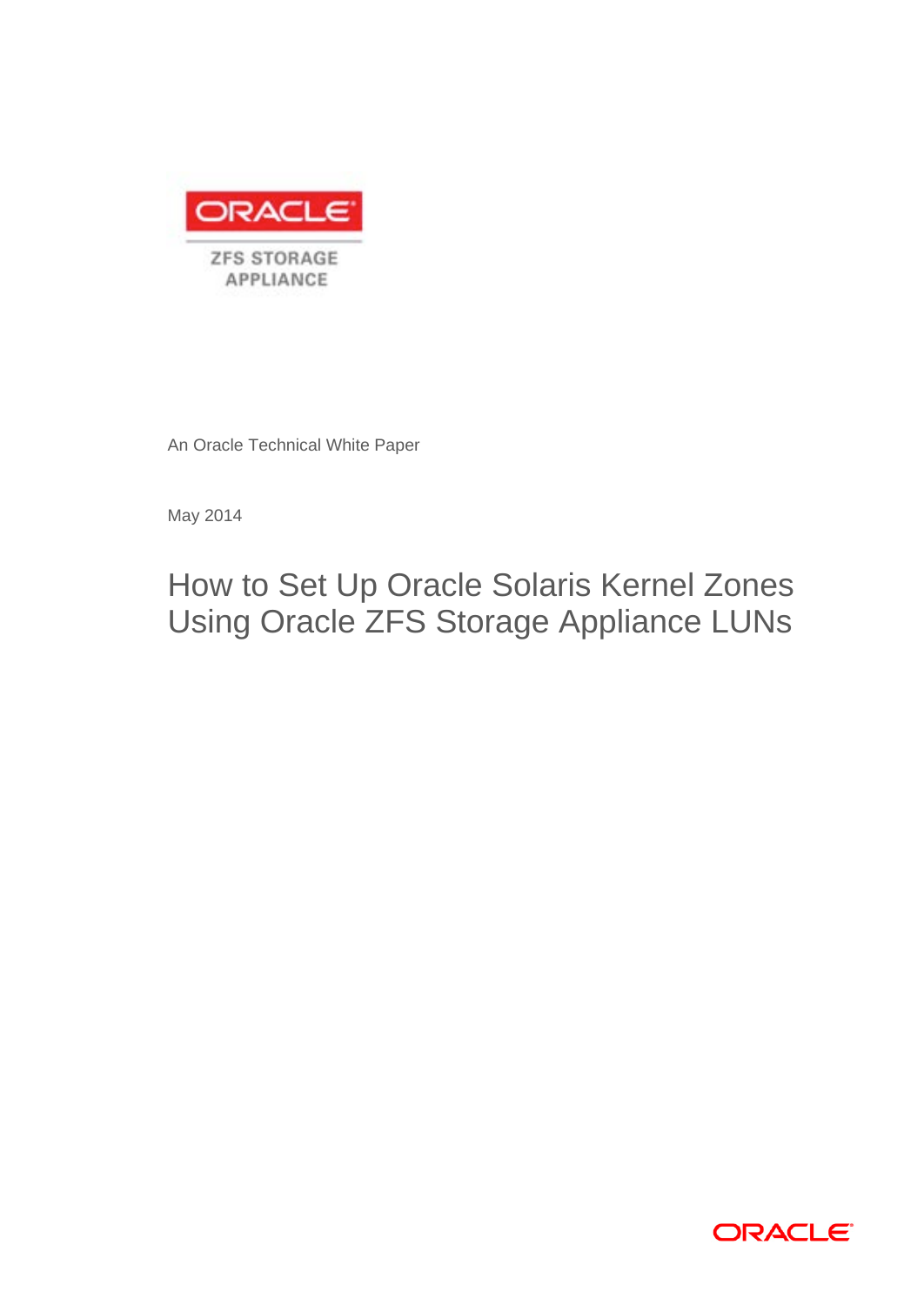# **Table of Contents**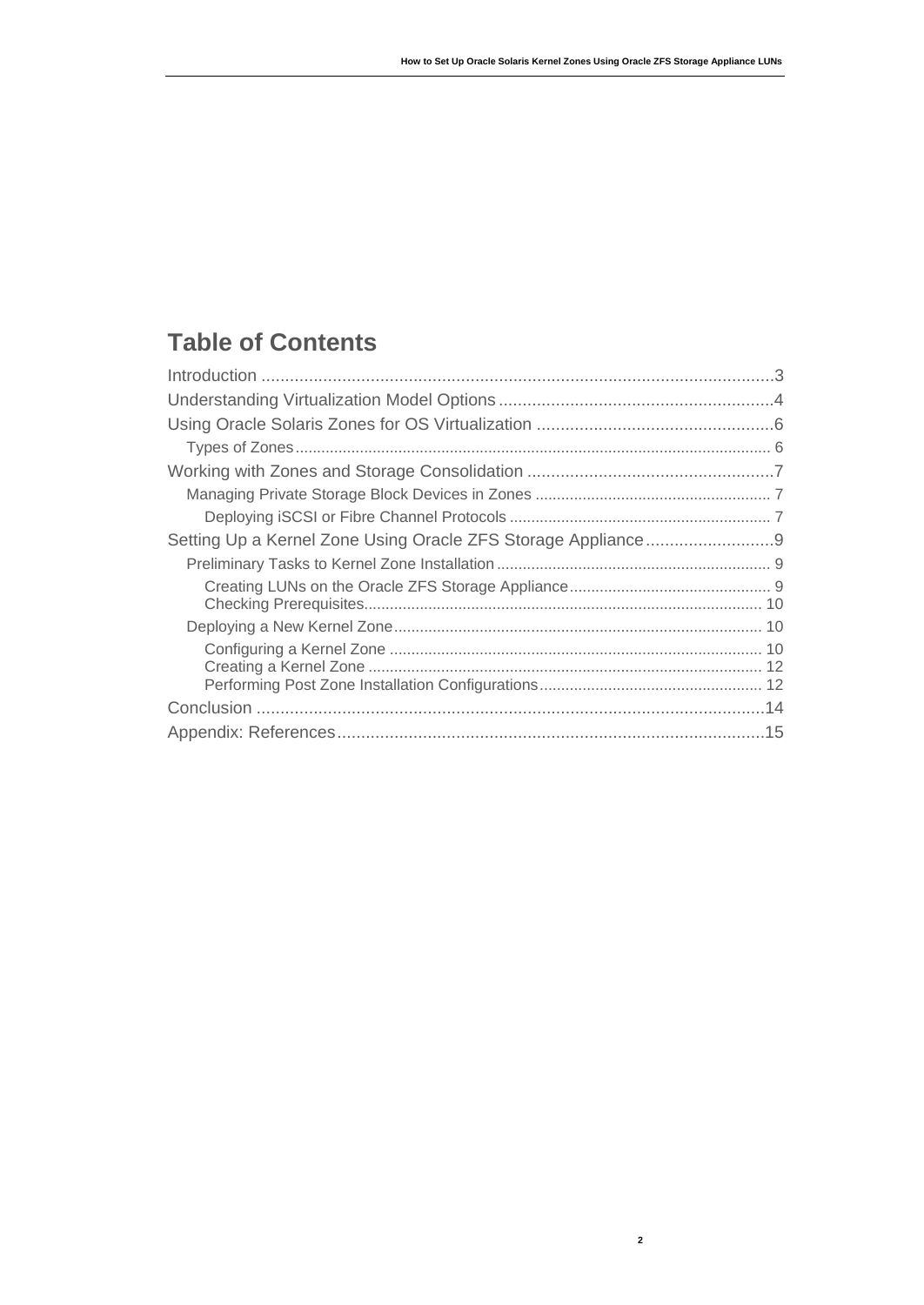### Introduction

With the release of Oracle Solaris 11.2, the operating system's virtualization functionality has been further improved, adding strong support for private cloud solutions. This makes Oracle Solaris 11.2 a perfect platform for hardware and software consolidation. When consolidating individual compute resources into a pool of shared resources, it is natural to also consolidate all the storage capacity used by those individual devices into a single storage subsystem supporting all common storage services like the Oracle ZFS Storage Appliance.

The Oracle ZFS Storage Appliance combines advanced hardware and software architectures to provide a multiprotocol storage subsystem that enables you to simultaneously run a variety of application workloads and offer advanced data services. Distinguished by first-class performance characteristics – demonstrated by test results of the industry-standard benchmarks like SPC-1, SPC-2 and SPECsfs – the Oracle ZFS Storage Appliance provides a perfect platform to consolidate and centrally manage all data capacity services from the various applications and operating system instances.

This document provides a basic overview of Oracle's virtualization options, showing where the Oracle Solaris Zones feature fits in the product range. From there, more detail is given about the Solaris Zones features, followed by the benefits of using the newly introduced Oracle Solaris Kernel Zones feature in Oracle Solaris release 11.2 in combination with the Oracle ZFS Storage Appliance.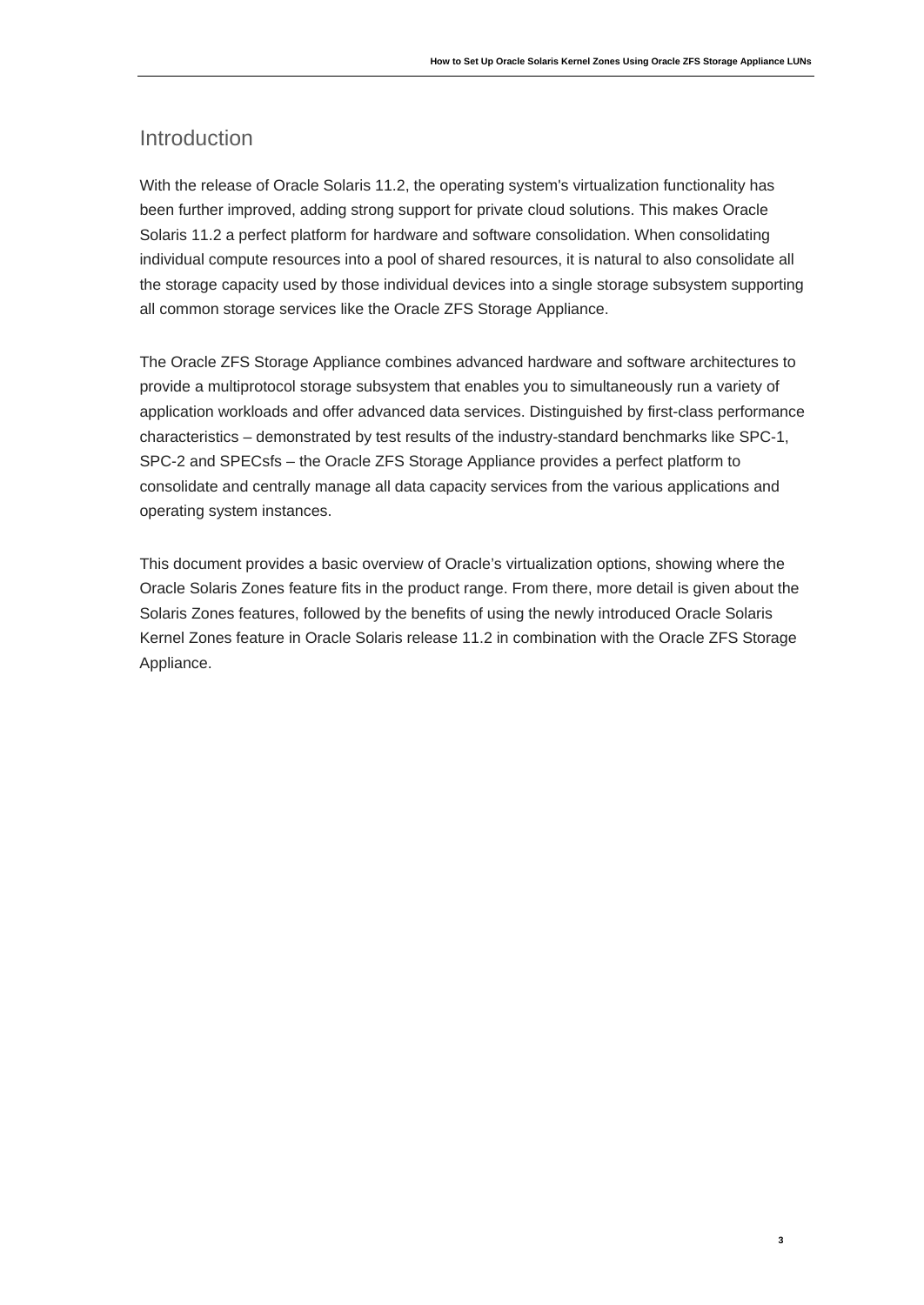## Understanding Virtualization Model Options

Server virtualization offers many benefits, such as increased hardware utilization – which lowers operational and investment costs – increased security, and increased flexibility. The main goal for most organizations employing server virtualization, or compute resource sharing, is consolidating hardware.

Two primary characteristics define virtualization models: resource flexibility and execution isolation. The two characteristics are diametrically opposed, as the more resource flexibility offered, the less isolation, and vice versa. Each virtualization model offers a certain balance between the two characteristics. Oracle offers a choice of three different models of virtualization:



Figure 1. Virtualization model options and their relative positions on the scale of functional characteristics

• **Operating System (OS) virtualization** – A single global OS instance offering one or more isolated execution environments, with each execution environment offering a virtual private copy of the OS. The right amount of resources can easily be allocated to such a private copy in a more efficient way than virtual machines or physical domains do.

The Oracle Solaris Zone product offers this virtualization model. With the new Kernel Zone function, organizations can achieve execution isolation similar to the virtual machine models.

• **Virtual Machines (VMs)** – A hardware resource can run multiple virtual machines under the control of a firmware hypervisor or piece of control software, creating the illusion for the VM that it is running on its own hardware. Each virtual machine can run a different type of operating system. This model offers better execution isolation than OS virtualization but is less flexible in resource allocation.

Oracle VM Servers for SPARC, Oracle VM Servers for x86, and Oracle VM VirtualBox provide this type of virtualization model.

• **Physical domains also known as hardware partitions –** Physical domains offer hardware separation among different instances of operating systems. Each OS instance runs directly on its own allocated set of hardware resources, offering bare metal performance. This model offers the best form of execution isolation but is much less flexible in resource allocation.

Dynamic Domains in Oracle SPARC M-Series and Oracle's Sun Blade 6000 modular systems offer hardware partitioning.

Note that there is no restriction to the exclusive use of just one virtualization model. A combination of virtualization models can be used to maximize workload density. For instance, you could use a SPARC server to create a number of physical domains and run an Oracle Solaris Zone in each of them.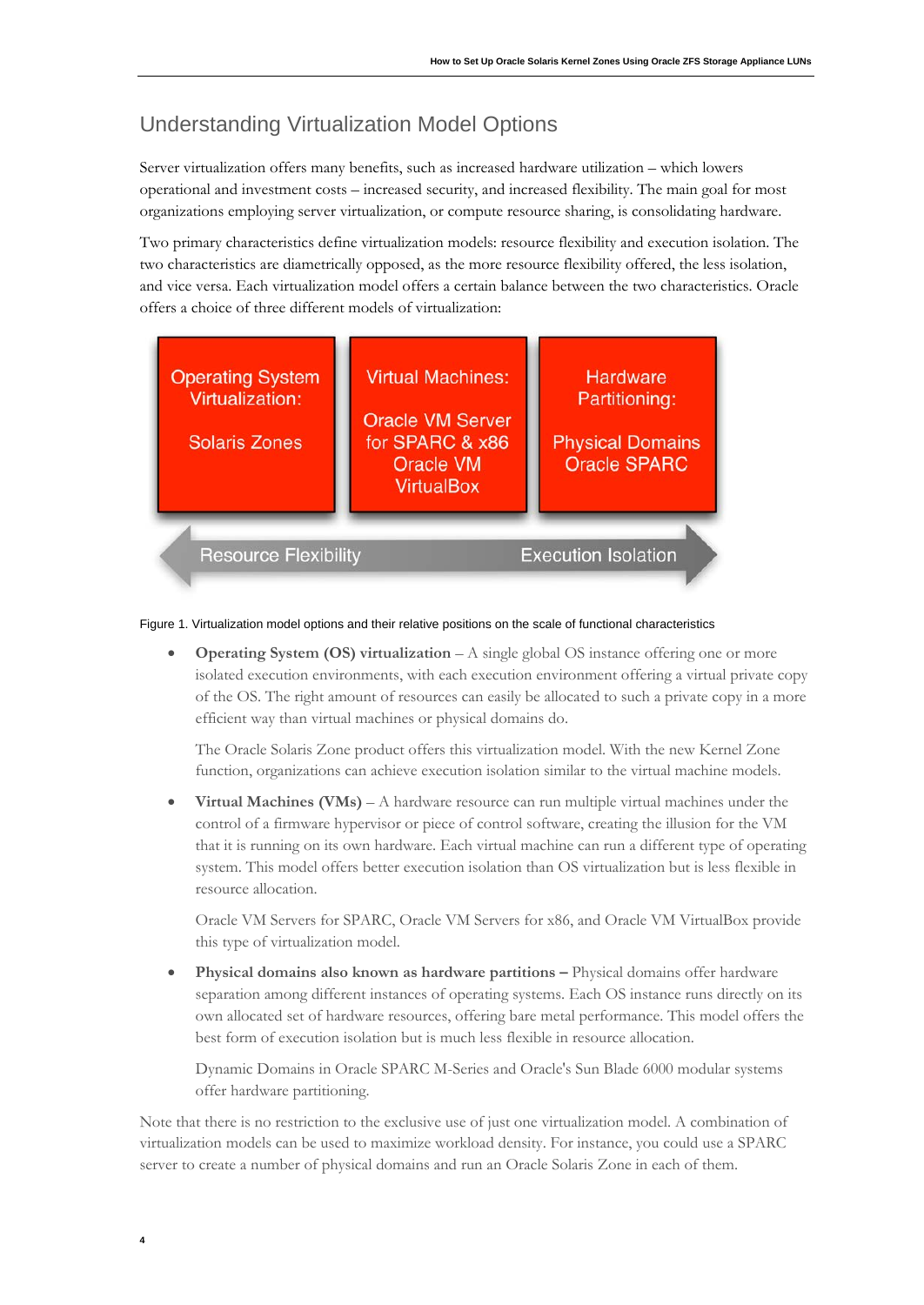**5**

Another option is to use the new Oracle Solaris Kernel Zone and create a number of Oracle Solaris Zones in them. The Kernel Zone provides OS isolation from the Global Zone, thus giving the Zones within the Kernel Zone complete OS separation from the Global Zone. The following sections in the document provide more details on Oracle Solaris Zones.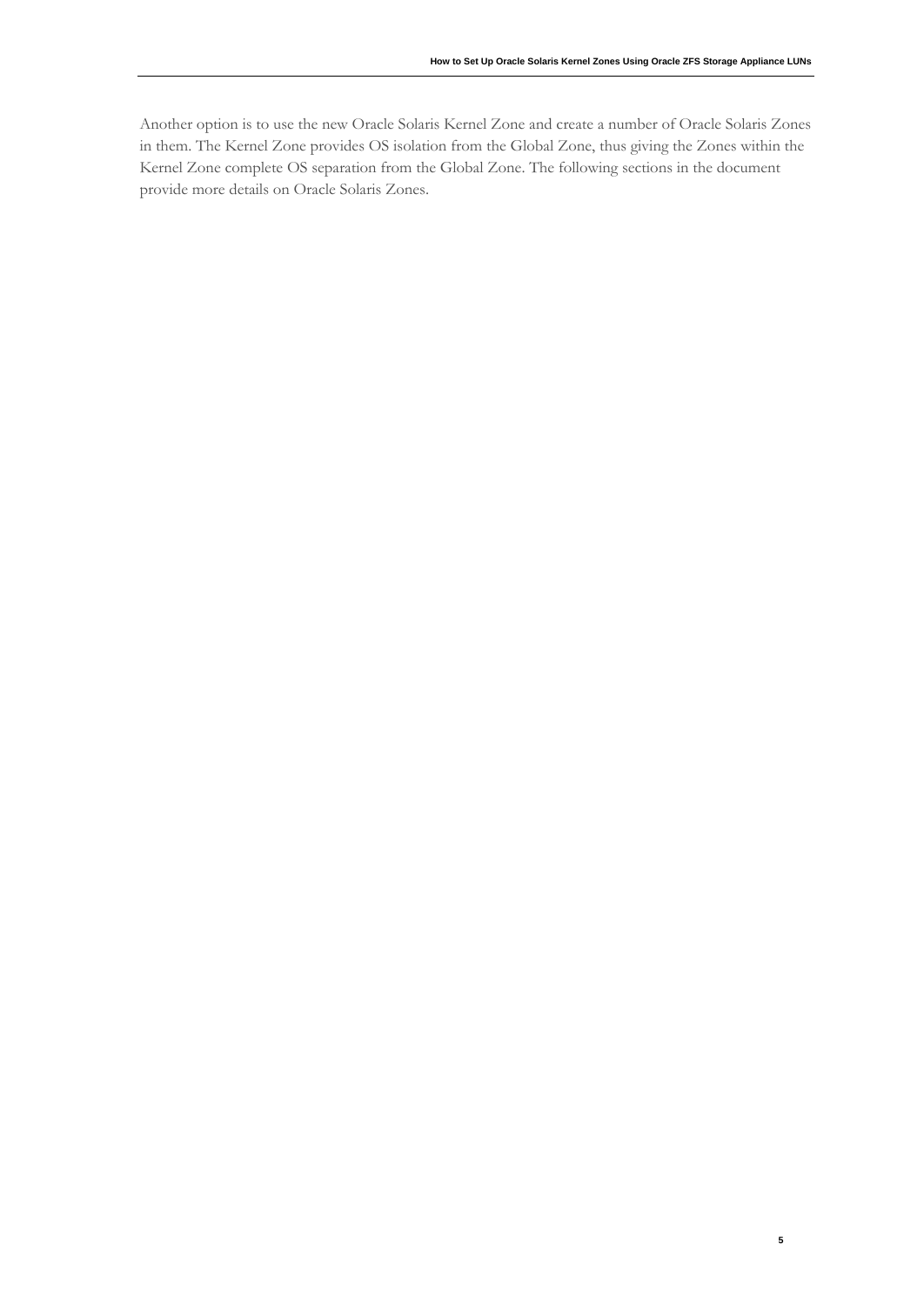# Using Oracle Solaris Zones for OS Virtualization

Oracle Solaris Zones partitioning is an OS virtualization method providing an isolated and secure environment for running applications. A Zone provides application execution isolation, meaning there is no interaction possible between processes in different Zones, nor access to physical resources of the platform the Zones are running on.

Oracle Solaris uses two types of Zones: Global and non-Global Zones. The Global Zone runs the default Oracle Solaris operating system as it is booted from the bare metal machine, and has control over all processes. A Global Zone always exists even when no other zones are configured. Non Global Zones, or simply Zones, are created, configured, and administered inside the Global Zone.

Zones provide an abstraction layer that separates applications from the physical attributes of a machine, like physical network ports and storage device links. The administrator in the Global Zone has full access to all physical attributes and resources of the hardware and allocates them through logical mappings to the different Zones on the machine. Resources are allocated to a Zone matching the Zone's application requirements, like amount of memory and CPUs needed.

After the initial installation of Oracle Solaris on a server, the Global Zone is present and is the starting point for the administrator to set up the Zone configuration on the machine. A Zone is created within the Oracle Solaris OS instance in the Global Zone providing a virtualized OS environment.

Because the Oracle Solaris Zone architecture is not using a hypervisor, Zones offer a near native performance to applications.

### Types of Zones

In the Global Zone, three different types of non-Global Zones are supported:

- Oracle Solaris default Zones Provides standard OS isolation environment. The Oracle Solaris version running in the Zone uses the same package repository as the Oracle Solaris in the Global Zone, meaning the Oracle Solaris OS in the Zone is always of the same version as the Oracle Solaris OS version in the Global Zone.
- Oracle Solaris 10 Zones This type of Zone is designed to accommodate applications requiring an Oracle Solaris 10 environment. The Oracle Solaris version in the Zone must match the version in the Global Zone, but it emulates an Oracle Solaris 10 environment.
- Oracle Solaris Kernel Zones Kernel Zones are a new addition to the Oracle Solaris Zone environment. They can be created using a different version of Oracle Solaris than the one in the Global Zone and as such provide a fully independent kernel and user environment within the Zone. This means an increased kernel separation between the Zone and the Global Zone. Kernel Zones can be used to host non-Kernel Zones, creating a nested Zone structure. The Kernel Zone acts as a Global Zone for the nested Zones.

Zones can be set up as read only, so that the root file system is set up as read only. Zones that have been given additional datasets still have full read/write access to those datasets.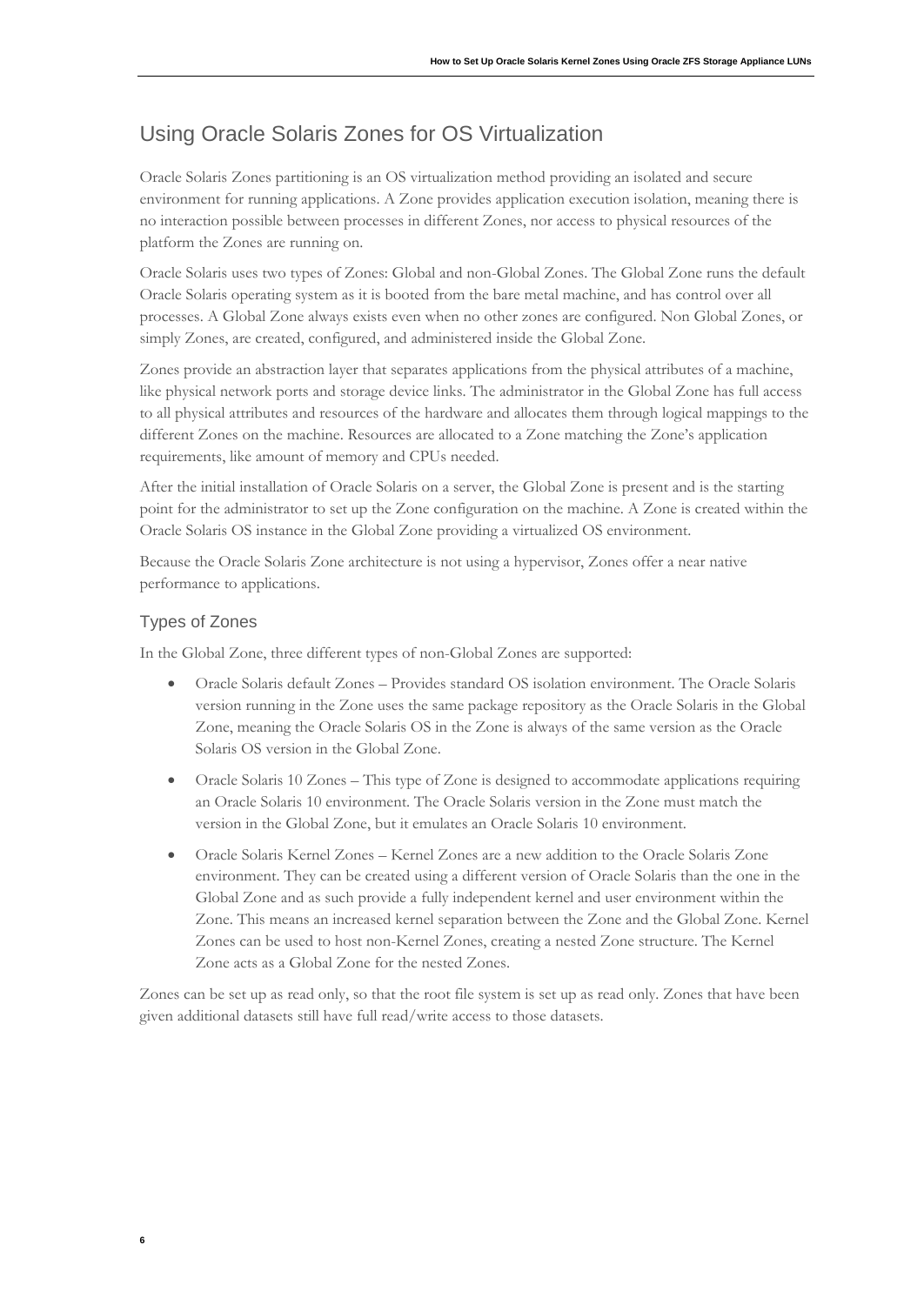# Working with Zones and Storage Consolidation

When consolidating individual data center components into a virtualized environment, it is logical to also include a consolidation of the various individually used storage resources into a single managed storage subsystem. This requires a storage subsystem that supports multiple connection protocols to be able to fulfill the variety of connection requirements from the different hosts and applications.

The Oracle ZFS Storage Appliance is a perfect fit for such an environment, offering both block and network file system types of connections that can be used concurrently. Storage pools can be created with performance and reliability characteristics matching the requirements for the different applications that can be present in the same virtualized host environment.



**Data Center Consolidation** 

#### Figure 2. Data center consolidation with the Oracle ZFS Storage Appliance

Oracle Solaris Zones can be hosted on any block-based storage as long as ZFS storage pools can be created on them from the Global Zone.

Each Zone can be given a dedicated amount of storage to host the application data and the local file system needed for the Zone. Additionally, external file systems like CIFS (common internet file system) and NFS, connected through the network, can be mounted within a Zone.

The capabilities provided with Kernel Zones go a step further; an administrator of a Kernel Zone has greater flexibility in configuring and managing the Zone than a default Solaris Zone administrator. The administrator can manage storage private to the Zone, create and destroy ZFS pools, and configure iSCSI and CIFS (common internet file system) services. This makes the Oracle ZFS Storage Appliance a perfect fit for such consolidation environments.

### Managing Private Storage Block Devices in Zones

During Zone configuration, you can use the device resource to give the Zone its own storage space. This can be a local block device or a LUN made available through iSCSI or Fibre Channel.

### **Deploying iSCSI or Fibre Channel Protocols**

The choice of which block-level protocol and infrastructure to use depends on local policy and any existing connections between the Oracle ZFS Storage Appliance and the Oracle Solaris host.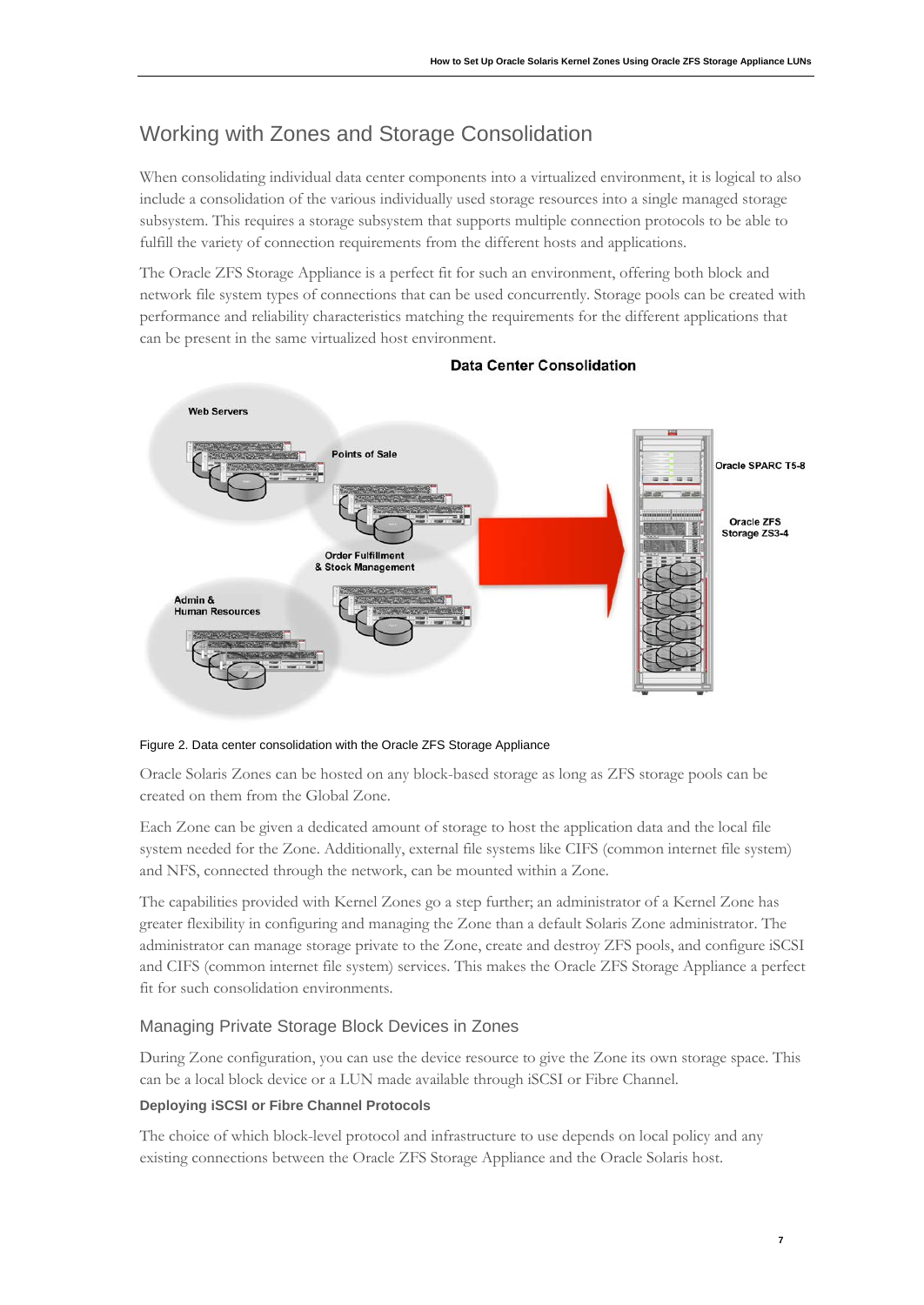Fibre Channel SAN deployment requires installation, configuration and management of Fibre Channel switches, cabling, and host bus adapters (HBAs), but it offers potentially more consistent performance and segregation between standard network traffic and data access traffic. Fibre Channel protocol provides deterministic performance at the network level with bandwidth but for the price of added administration overhead.

iSCSI deployment can require minimal additional configuration other than the usual networking connectivity between storage and server. The iSCSI protocol comes at a performance cost, though, as the standard network and data access traffic contends for resources on the same network. In practice, it may be advisable to provide a second network over which only iSCSI data is routed, keeping user and data traffic separate. iSCSI can be deployed over standard Ethernet interfaces but specialized TCP/IP offload engine (T.O.E.) cards are available to reduce the load on the processors.

The choice of which protocol and, therefore, which network infrastructure to employ is outside the scope of this document.

**8**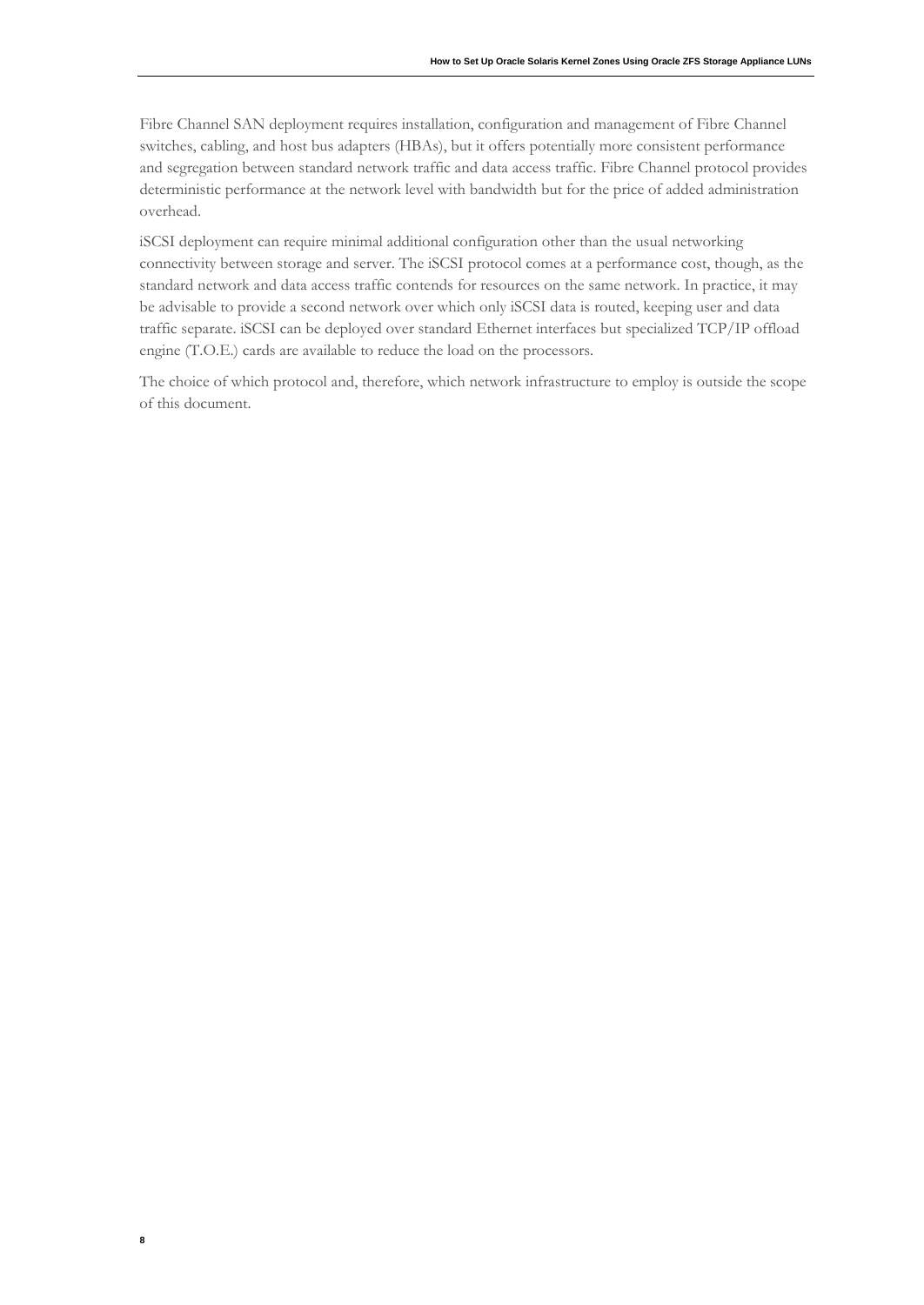# Setting Up a Kernel Zone Using Oracle ZFS Storage Appliance

Start from a machine that has Oracle Solaris version 11.2 or higher installed. The first decision to take is on which device the kernel boot and root file system will be installed. When no location information is specified in the Kernel Zone creation step, the new Kernel Zone's root file system will be installed in the Global Zone's root pool.

### /dev/zvol/{dsk,rdsk}/<*rootpool*>/VARSHARE/zones/<*zonename*>/.

For various reasons, that root pool may not be the desired location. Storage can be made available to a Kernel Zone through block devices such as raw disks, ZFS volumes and lofi (loop file interface) devices. The administrator of a Kernel Zone can modify or create partition tables and file systems, and mount those file systems on any device that is delegated to the Kernel Zone.

If you would like to have the option of migrating a Zone, consider allocating some space for the Zone's root file system on the Oracle ZFS Storage Appliance. This paper's example uses an iSCSI LUN configured on an Oracle ZFS Storage Appliance.

Unlike the other type of Zones, the Kernel Zone root file system is not available for access in the Global Zone.

The configuration process consists of the following steps.

- 1. Create one or more LUNs on the Oracle ZFS Storage Appliance.
- 2. Check if the host hardware meets the requirements for supporting the Kernel Zone functionality.
- 3. Configure a new Kernel Zone. In this step, the LUN(s) from the Oracle ZFS Storage Appliance that will hold the Kernel Zone's root file system are specified.
- 4. Create the new Kernel Zone.
- 5. Perform the Oracle Solaris post installation steps after the initial boot of the new Kernel Zone.

### Preliminary Tasks to Kernel Zone Installation

The following tasks correspond to steps 1 and 2.

#### **Creating LUNs on the Oracle ZFS Storage Appliance**

Once the choice of protocol to use to export LUNs on the Oracle ZFS Storage Appliance has been made, it is necessary to create the LUNs on the Oracle ZFS Storage Appliance. LUNs are added to the Kernel Zone specified in the device resource during the Kernel Zone creation procedure.

A tutorial on creating iSCSI LUNs for use in an Oracle Solaris Environment is available at:

[http://www.oracle.com/technetwork/server-storage/sun-unified-storage/documentation/iscsi](http://www.oracle.com/technetwork/server-storage/sun-unified-storage/documentation/iscsi-quickstart-v1-2-051512-1641594.pdf)[quickstart-v1-2-051512-1641594.pdf](http://www.oracle.com/technetwork/server-storage/sun-unified-storage/documentation/iscsi-quickstart-v1-2-051512-1641594.pdf)

An equivalent Fibre-Channel LUN tutorial is available at:

[http://www.oracle.com/technetwork/articles/servers-storage-admin/o12-012-fc-lun-solaris-](http://www.oracle.com/technetwork/articles/servers-storage-admin/o12-012-fc-lun-solaris-1534203.html)[1534203.html](http://www.oracle.com/technetwork/articles/servers-storage-admin/o12-012-fc-lun-solaris-1534203.html)

Whichever block protocol is used, the LUNs should be created with a large block size to allow the ZFS cache to operate efficiently. Ultimately, the block size should be matched to the file system work profile; this will differ according to which applications will reside within the Zones.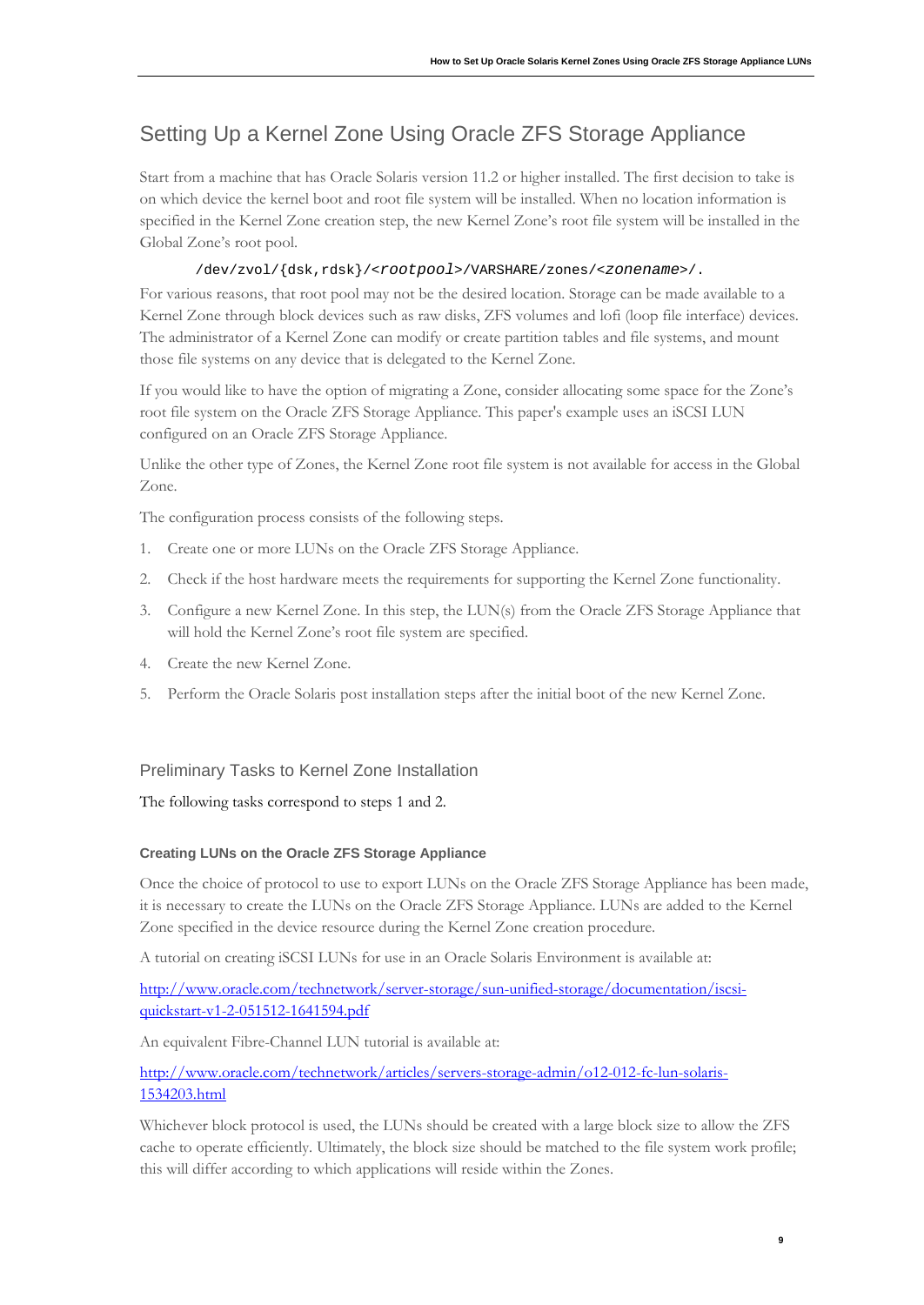In this example, the Zone root zpool is created on a single LUN. Once the LUN has been configured and presented to the Oracle Solaris Environment, it will be represented by device nodes in /dev/dsk and in /dev/rdsk.

Following the example from the iSCSI tutorial mentioned earlier, the LUN will be accessible through /dev/dsk/c0t600144F08F1579D600004E1C2E250001d0 with the corresponding /dev/rdsk entry.

#### **Checking Prerequisites**

For SPARC systems, the minimum hardware requirements are, a SPARC T4 (or newer) series server running system firmware version 8.5.0 or newer, or SPARC T5 (or newer) series, M5 or M6 server running system firmware version 9.2.0 or newer.

For x86, Kernel Zones require Intel Nehalem (or newer) or AMD Barcelona (or newer) based x86 machines with CPU virtualization (that is, VT-x) enabled in the BIOS. Specifically, Kernel Zones on x86 require Extended/Nested Page Table support, also referred to as EPT, NPT, or RVI (Rapid Virtualization Indexing).

In addition, a system needs a minimum of 8 GB of physical RAM. Tuning the settings of the ZFS ARC cache is recommended. See the document on this topic listed in References in the Appendix.

Before starting to create a Zone, use the tool virtinfo (1M) to verify that the appropriate hardware, firmware and OS levels are in place to support the use of Kernel Zones.

Enable Oracle Solaris multipathing for iSCSI and Fibre Channel, and use the related c0.. Oracle Solaris device path that is created from the enabled multipathing. The Global Zone can determine the device GUID from this. Use stmsboot to enable multipathing, which is disabled by default in Oracle Solaris.

```
root@solaris# stmsboot –D iscsi –D fp –e
WARNING: This operation will require a reboot.
Do you want to continue ? [y/n] (default: y) y
The changes will come into effect after rebooting the system.
Reboot the system now ? [y/n] (default: y)
```
### Deploying a New Kernel Zone

The next three operations correspond to steps 3 to 5 previously outlined.

#### **Configuring a Kernel Zone**

First connect to the Oracle Solaris server that will host the zone to a CLI session, log in as a valid user, and assume the 'root' role.

```
login: an
Password: xxxxxxxxxxxx
Last login: DDD MMM DD HH:MM:SS from sgdproxy
an@solaris$ su
Password: xxxxxxxxxxxxxxxx
```
Before starting to create a Zone, use the tool virtinfo (1M) to verify that the appropriate hardware, firmware and OS levels are in place to support the use of Kernel Zones.

root@solaris# **virtinfo**  $ATACC$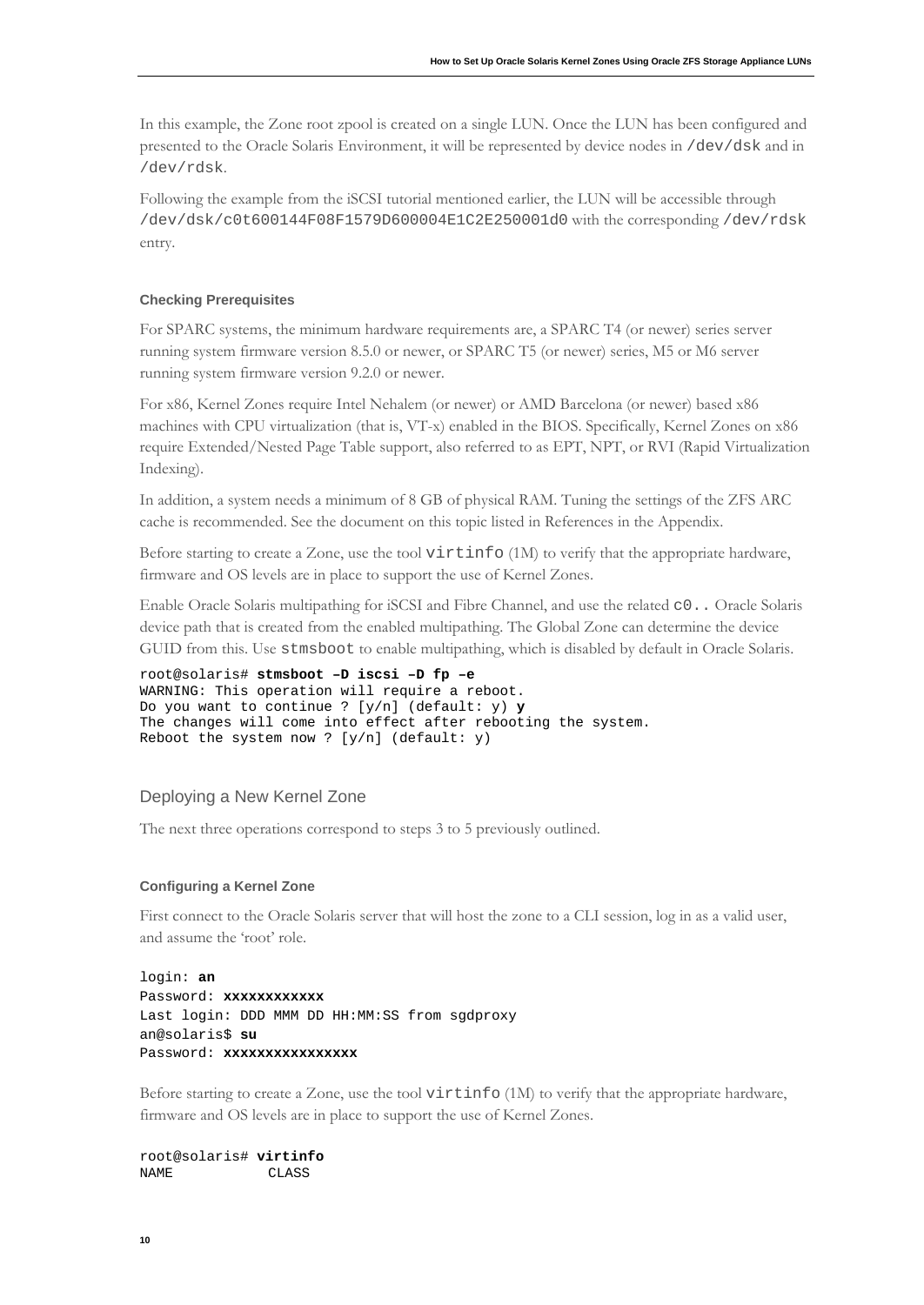logical-domain current non-global-zone supported kernel-zone supported<br>logical-domain supported logical-domain

Next, look up the URI (Uniform Resource Identifier) for the iSCSI LUN using the suriadm tool.

```
root@solaris# suriadm lookup-uri –t iscsi
/dev/dsk/c0t600144F08F1579D600004E1C2E250001d0
iscsi://appliancenode.my.com/luname.naa.600144F08F1579D600004E1C2E250001
iscsi://appliance.my.com/target.iqn.1986-03.com.sun:02:4ec2b85a-9b5d-e02c-ee9c-
bdd55452e7de,lun.0
```
The URI will be used to specify the new Kernel Zone boot device.

Create the Zone configuration using the zonecfg (1M) command. In this example, setting the *autoboot* variable to true sets the Zone to automatically boot when the host machine is rebooted.

```
root@solaris# zonecfg -z mykz1
zonecfg:mykz1> create –t SYSsolaris-kz
zonecfg:mykz1> set autoboot=true
zonecfg:mykz1> remove device id=0
zonecfg:mykz1> add device
zonecfg:mykz1:device>set id=0
zonecfg:mykz1:device>
storage=iscsi://appliancenode.my.com/luname.naa.600144F08F1579D600004E1C2E250001
d0
zonecfg:mykz1:device> set bootpri=0
zonecfg:mykz1:device> end
zonecfg:mykz1>commit
zonecfg:mykz1>exit
```
Note that when creating a Kernel Zone, the configuration will already contain a device with id=0 to be used as the device upon which to create the Zone rpool. Simply adding devices with a bootpri attribute set will add these devices to the rpool as a mirror.

```
device: 
     match not specified 
     storage: dev:/dev/zvol/dsk/rpool/VARSHARE/zones/mykz1/disk0 
     id: 0 
     bootpri: 0
```
In order to change the default device used for the rpool, change the URL in the storage attribute of the device with id=0 or simply delete the device and create a new one.

Note in the example that the device path from the Global Zone in the storage attribute is used; that is, the iSCSI LUN is picked up by the Global Zone. If you plan to migrate a Zone, it is a good idea to use a storage URI – in this case, an iscsi URI like the following for reference to the LUN in the storage attribute:

```
iscsi://<ZFSSAhostname>/luname.naa.600144F08F1579D600004E1C2E250001
```
Add any LUNs for use by the application environment to the configuration using the add device match resource property or add device set storage resource property. Do not set the bootpri attribute for these devices.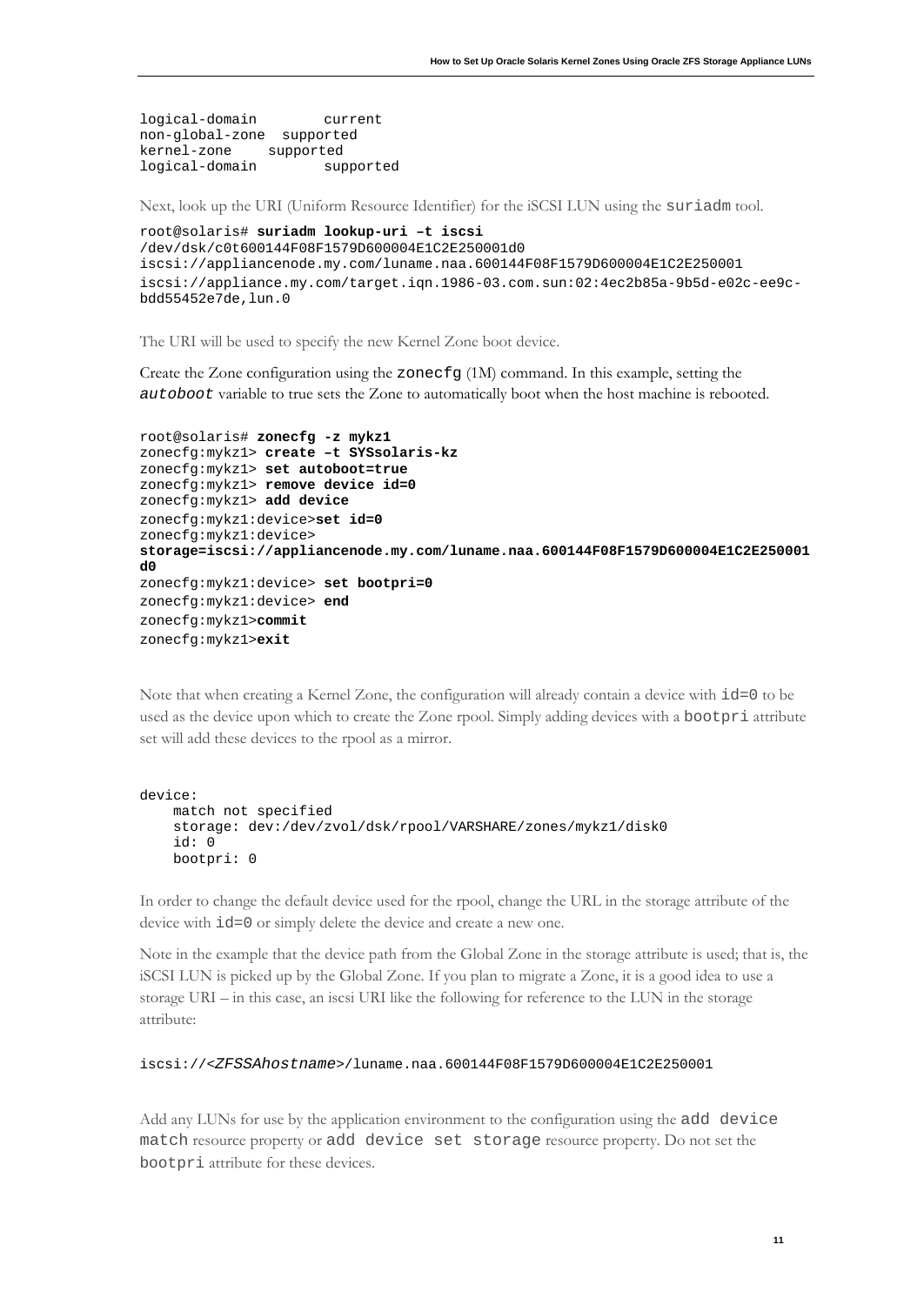If some devices already have one or more zpools configured on them, you can import them within the Zone once the Zone has been brought up.

Create a mirrored rpool by adding more devices and setting the bootpri attribute.

#### **Creating a Kernel Zone**

Use the following commands to create the Kernel Zone.

```
root@solaris# zoneadm -z mykz1 install
Progress being logged to /var/log/zones/zoneadm.20140419T032707Z.mykz1.install
pkg cache: Using /var/pkg/publisher.
Install Log: /system/volatile/install.5368/install_log
AI Manifest: /tmp/zoneadm4798.dAaO7j/devel-ai-manifest.xml
 SC Profile: /usr/share/auto_install/sc_profiles/enable_sci.xml
Installation: Starting ...
        Creating IPS image
        Installing packages from:
            solaris
                origin: http://ipkg/solaris11/dev/
        The following licenses have been accepted and not displayed.
        Please review the licenses for the following packages post-install:
          consolidation/osnet/osnet-incorporation 
        Package licenses may be viewed using the command:
          pkg info --license <pkg_fmri>
DOWNLOAD PKGS FILES XFER (MB) SPEED
Completed 549/549 76929/76929 680.9/680.9 8.4M/s
PHASE ITEMS
Installing new actions 104278/104278<br>Updating package state database 2000 Done
Updating package state database Done<br>
Updating package cache 0/0
```

```
Performing Post Zone Installation Configurations
```
Updating package cache

Installation: Succeeded

root@solaris#

the new Zone.

Once the new Kernel Zone has booted, log in to finish the installation by following the Oracle Solaris sysconfig (1M) process steps. This will configure system hostname, network, time zone and locale, date and time, user and root accounts, name services, keyboard layout, and support.

You can use zpool status during the zoneadm execution to verify the device(s) being used for rpool of

```
root@solaris# zlogin –C mykz1
[Connected to zone 'mykz1' console]
Loading smf(5) service descriptions: 220/220
….
                         System Configuration Tool
```
Updating image state Done Creating fast lookup database **Done** 

Done: Installation completed in 354.38 seconds.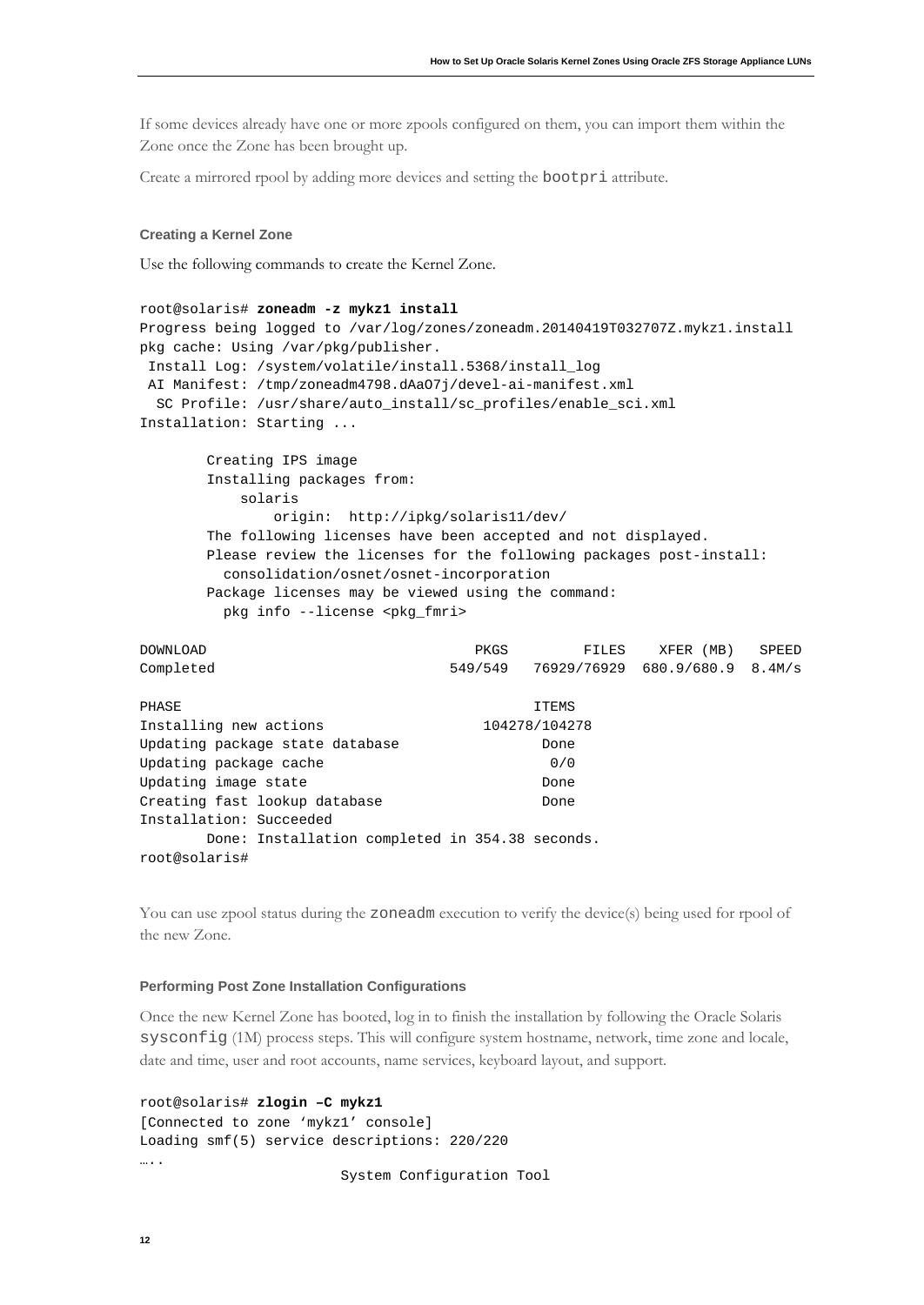```
 System Configuration Tool enables you to specify the following 
 configuration parameters for your newly-installed Oracle Solaris 11 
 system:
 - system hostname, network, time zone and locale, date and time, user 
   and root accounts, name services, keyboard layout, support
 System Configuration Tool produces an SMF profile file in
 /etc/svc/profile/sysconfig/sysconfig-20140419-034040.
 How to navigate through this tool:
 - Use the function keys listed at the bottom of each screen to move 
   from screen to screen and to perform other operations.
 - Use the up/down arrow keys to change the selection or to move 
   between input fields.
 - If your keyboard does not have function keys, or they do not 
   respond, press ESC; the legend at the bottom of the screen will
```
change to show the ESC keys for navigation and other functions.

F2\_Continue F6\_Help F9\_Quit

If any devices were added to the Kernel Zone that already contained zpools, use the command zpool import to bring them into the mykz1 Kernel Zone. This feature makes application environment migration very simple when the old application environment was already using a ZFS file system.

If storage was not consolidated, it might be worthwhile to connect the old systems to the Oracle ZFS Storage Appliance and migrate the data onto it. The migrated ZFS file systems can be exported from the old systems before they are brought down. Next, add the LUNs of the ZFS file system now on the Oracle ZFS Storage Appliance to the Zones used to consolidate all the application environments. Add the LUNs as devices to the Zone corresponding to the application migrated onto it and import the ZFS file systems.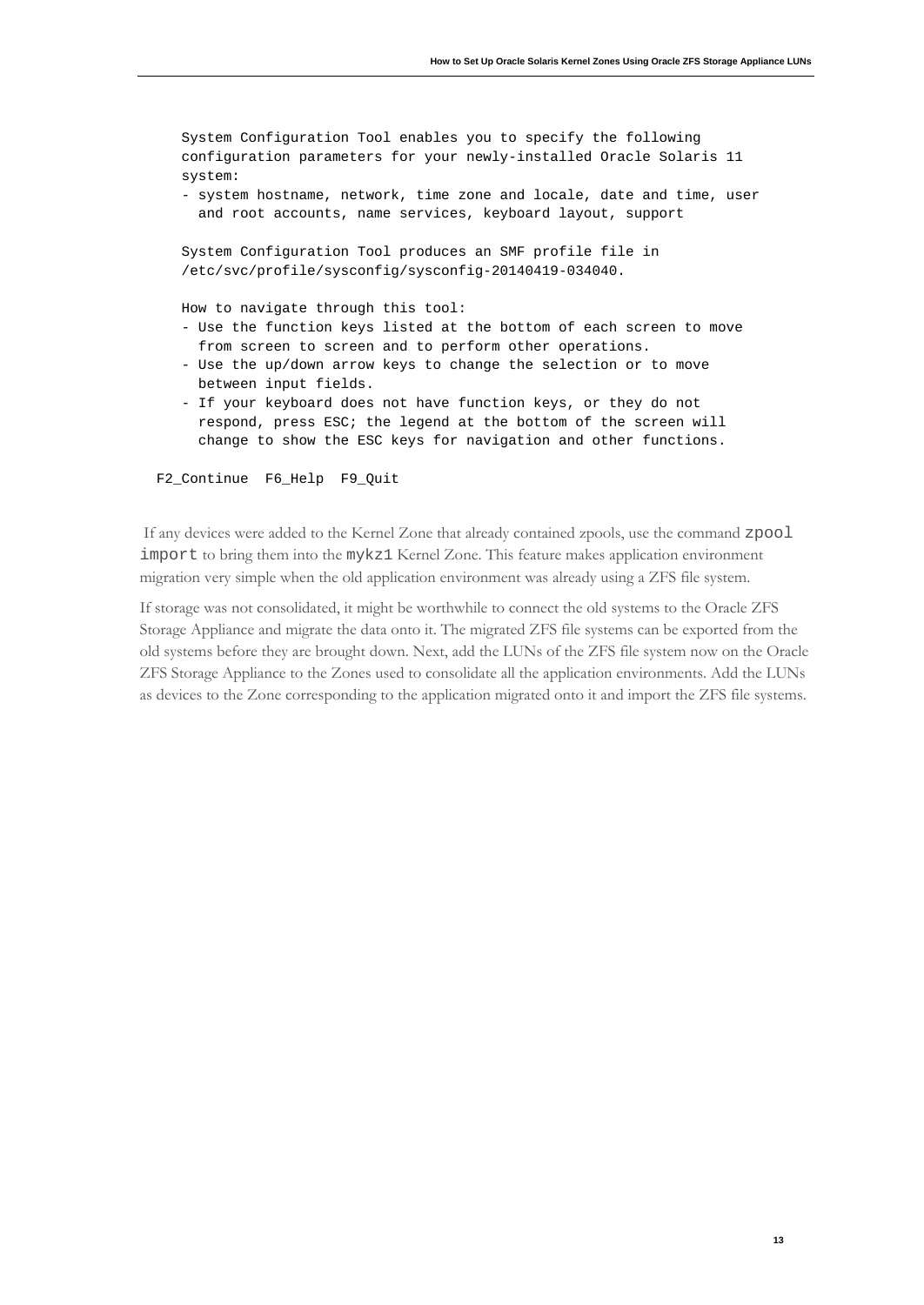# **Conclusion**

The Kernel Zone feature in Oracle Solaris provides a very flexible environment for hosting multiple application instances. Complete consolidation solutions can be rapidly deployed in combination with the Oracle ZFS Storage Appliance and the data migration features of the Oracle ZFS file system.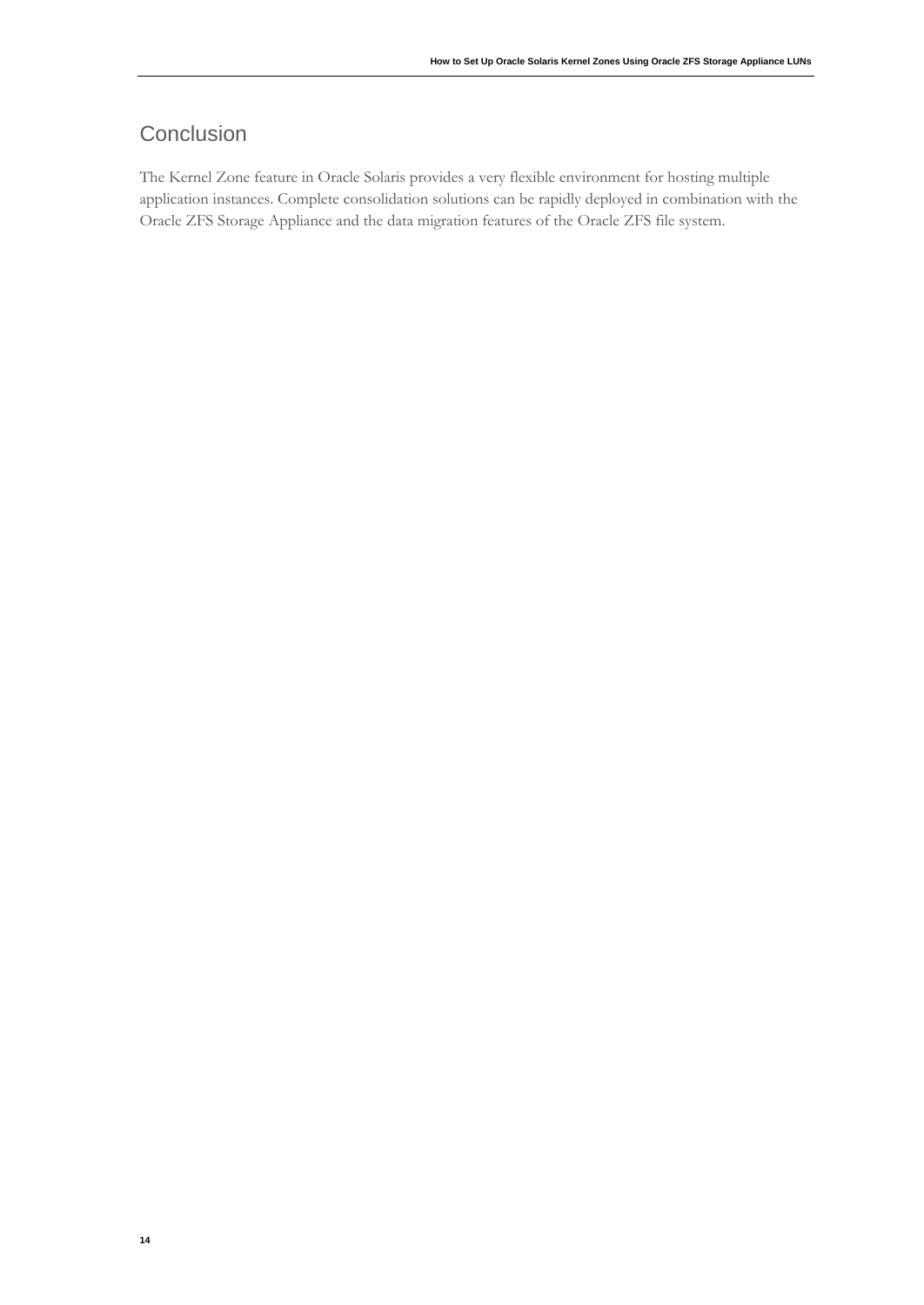# Appendix: References

See the following resources for additional information relating to the products covered in this document.

References to Sun ZFS Storage Appliance, Sun ZFS Storage 7000, and ZFS Storage Appliance all refer to the same family of Oracle ZFS Storage Appliance products. Some cited documentation may still carry these legacy naming conventions.

Oracle ZFS Storage Appliance Documentation Library, including Installation, Analytics, Customer Service, and Administration guides:

<http://www.oracle.com/technetwork/documentation/oracle-unified-ss-193371.html>

The *Oracle ZFS Storage Appliance Administration Guide* is also available through the Oracle ZFS Storage Appliance help context.

The Help function in Oracle ZFS Storage Appliance can be accessed through the browser user interface.

Oracle ZFS Storage Appliance [Product Information](http://www.oracle.com/us/products/servers-storage/storage/nas/overview/index.html) <http://www.oracle.com/us/products/servers-storage/storage/nas/overview/index.html>

Oracle ZFS Storage Appliance White Papers and Subject-Specific Resources <http://www.oracle.com/technetwork/server-storage/sun-unified-storage/documentation/index.html>

Oracle [ZFS Storage 7000 System Administration Guide](http://docs.oracle.com/cd/E26765_01/index.html) [http://docs.oracle.com/cd/E27998\\_01/pdf/E48433.pdf](http://docs.oracle.com/cd/E27998_01/pdf/E48433.pdf)

Oracle ZFS Storage Appliance Documentation Library 2013.1.0, including the Administration Guide [http://docs.oracle.com/cd/E27998\\_01/index.html](http://docs.oracle.com/cd/E27998_01/index.html)

The *Oracle ZFS Storage Appliance Administration Guide* is also available through the Oracle ZFS Storage Appliance help context.

The Help function in Oracle ZFS Storage Appliance can be accessed through the browser user interface.

Oracle Solaris 11.2 Information Library [http://docs.oracle.com/cd/E36784\\_01/index.html](http://docs.oracle.com/cd/E36784_01/index.html)

"Tuning the Host ZFS ARC Cache on a Kernel Zone Host" [http://docs.oracle.com/cd/E36784\\_01/html/E37629/gnwox.html](http://docs.oracle.com/cd/E36784_01/html/E37629/gnwox.html)